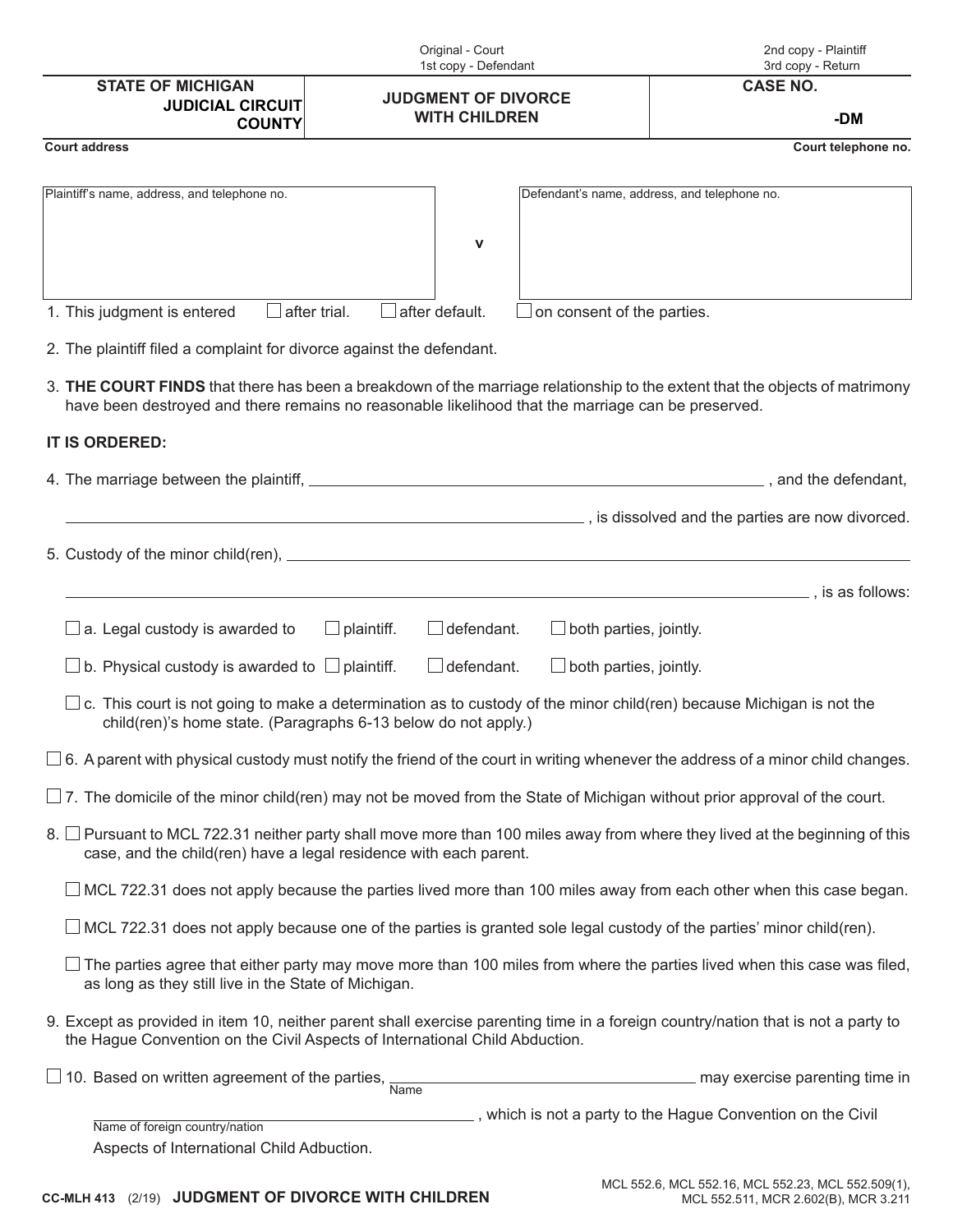**3 -DM**

## 12. **Parenting time** is established as follows:

Regular Parenting Plan as specified in the Complaint for Divorce.

13. **Child support**, child care, health care and other medical insurance and support costs are provided for in the Uniform Child Support Order, entered contemporaneously with this judgment of divorce and incorporated by reference.  $\square$  A Uniform Child Support Order is not required because there is a support order in effect from  $\square$ 

### 14. **Spousal support:**

 $\Box$  Neither party is awarded spousal support and spousal support is forever barred.

 $\Box$  Spousal support is reserved.

 $\Box$  Spousal support is awarded according to the attached Uniform Spousal Support Order.

### 15. **Personal property:**

 $\Box$  Each party is awarded the personal property now in his/her possession and is fully responsible to pay any debt related to that property. The other party has no claim to that property.

 $\Box$  The parties' personal property is divided according to the attached Personal Property and Debt Addendum.

### 16. **Debt:**

 $\Box$  There are no debts to be divided.

 $\Box$  Each party is responsible for paying the debts in his/her name.

Debts are divided according to the attached Personal Property and Debt Addendum.

### 17. **Vehicles:**

 $\Box$  The parties do not own any vehicles.

 $\Box$  Each party will keep the vehicle(s) now in his/her name and possession, and is fully responsible to pay any debt related to the vehicle(s). The other party has no claim to any vehicle in the other's name and possession.

 $\Box$  The parties own vehicle(s) that are to be divided according to the attached Vehicle Addendum.

### 18. **Real Property:**

 $\Box$  The parties do not own any real property.

 $\Box$  The parties own real property that is awarded according to the attached Real Property Addendum.

### 19. **Pension Rights:**

 $\Box$  There are no pensions, annuities, individual retirement accounts or other types of retirement plans or accounts, whether vested or unvested, accumulated or contingent, to be divided.

 $\Box$  Each party is awarded his/her own pensions, annuities, individual retirement accounts or other types of retirement plans or accounts, whether vested or unvested, accumulated or contingent, as his/her own sole and separate property.

Pensions, annuities, individual retirement accounts or other types of retirement plans or accounts, whether vested or unvested, accumulated or contingent, are divided according to the attached Pension/Retirement Account Addendum.